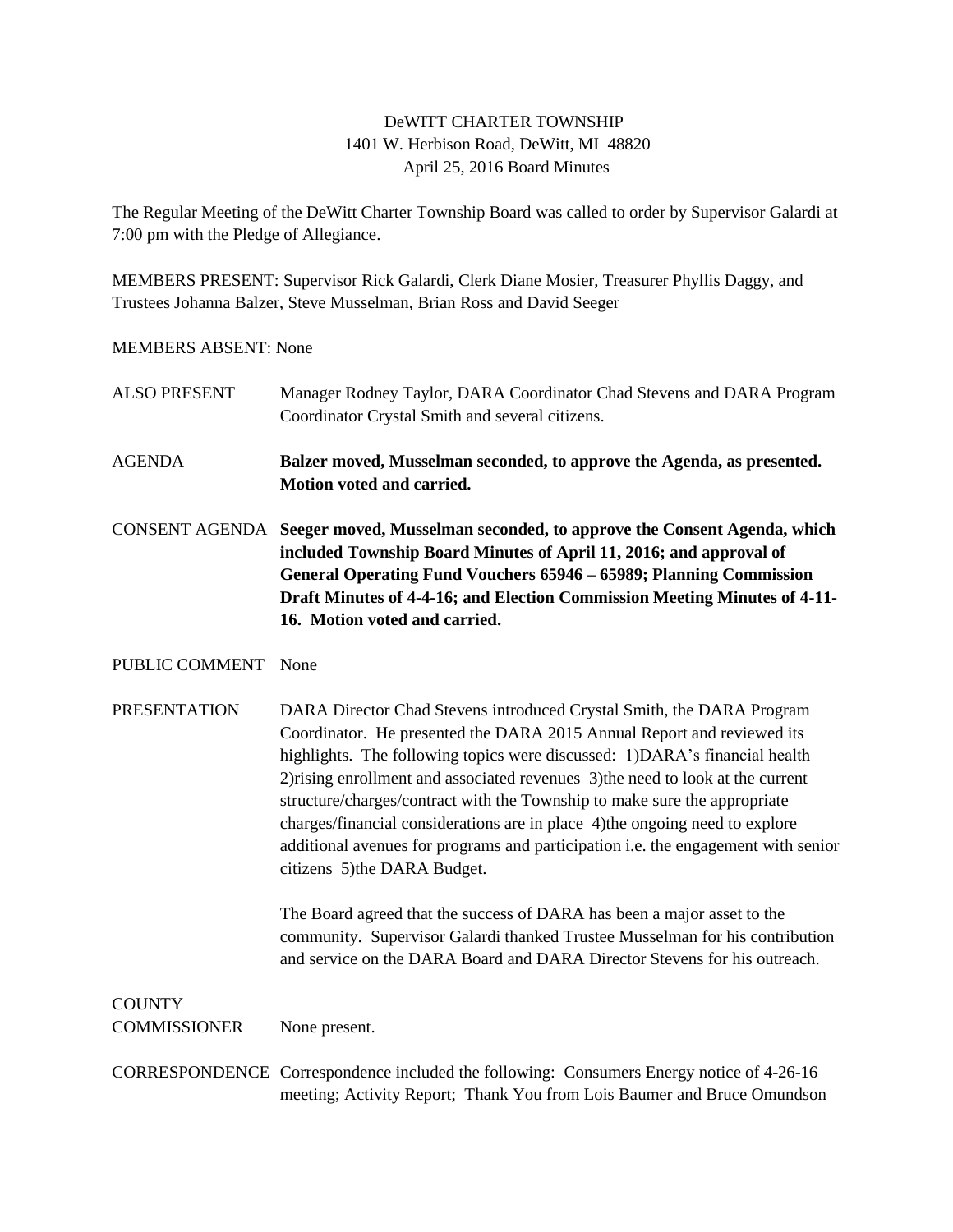Township Board Minutes April 25, 2016 Page 2

|                                                                                                              | regarding the southern tier pathways and sidewalks; Clinton County Sheriff<br>March Statistics.                                                                                                                                                                                                                                                                                                                                                                                                                                                                    |
|--------------------------------------------------------------------------------------------------------------|--------------------------------------------------------------------------------------------------------------------------------------------------------------------------------------------------------------------------------------------------------------------------------------------------------------------------------------------------------------------------------------------------------------------------------------------------------------------------------------------------------------------------------------------------------------------|
| <b>UNFINISHED</b><br><b>BUSINESS</b>                                                                         | None.                                                                                                                                                                                                                                                                                                                                                                                                                                                                                                                                                              |
| <b>NEW BUSINESS</b><br>Rezoning 16-880001<br><b>Preston Commercial</b><br>Properties 1 <sup>st</sup> Reading | Planner Wittenberg reviewed his staff report, dated April 12, 2016, for Preston<br>Commercial Properties, LLC, rezoning application 16-880001 for 4.26 acres<br>of property located on the north side of Herbison Road, south of Northway, east<br>Hope Lutheran Church, and west of Old US 27.                                                                                                                                                                                                                                                                    |
|                                                                                                              | Mosier moved, Daggy seconded, to approve on First Reading, based on a<br>unanimous recommendation from the Planning Commission, rezoning<br>request 16-880001, as legally described on the application materials, to<br>rezone approximately 4.26 acres from BSC (Business, Shopping Center) to<br>the BC (Business, Community) district based on the fact that the request is<br>not in conflict with the future land use recommendations of the<br>Comprehensive Development Plan and is consistent with the existing land<br>use pattern in the immediate area. |
|                                                                                                              | AYES: Musselman, Seeger, Galardi, Mosier, Daggy, Ross, Balzer<br><b>Motion carried.</b><br><b>NAYS: None</b>                                                                                                                                                                                                                                                                                                                                                                                                                                                       |
|                                                                                                              | It was noted that Second Reading of the rezoning ordinance will be held on May<br>23, 2016.                                                                                                                                                                                                                                                                                                                                                                                                                                                                        |
| Fire Station 2<br>Parking Lot Repair<br>Contract & Bud Adj                                                   | Manager Taylor reviewed his memo, dated April 22, 2016 regarding the<br>unexpected deterioration of the parking area at Fire Station 2. He explained<br>that he is working with the Road Commission to make this fix in conjunction<br>with another paving project in the area, saving the Township significant dollars.                                                                                                                                                                                                                                           |
|                                                                                                              | Ross moved, Seeger seconded, to authorize the Township Clerk and<br>Township Manager to execute an agreement with the Clinton County Road<br>Comission for removing and repairing 2,626 square feet of asphalt at Fire<br>Station 2 in an amount not to exceed \$7,000; and to approve a budget<br>adjustment to the 2016 General Fund Budget of \$7,000 to 101-262-931-000<br>(Physical Plant - Maintenance) from 101-000-390-000 (General Fund<br>Balance). Motion voted and carried.                                                                            |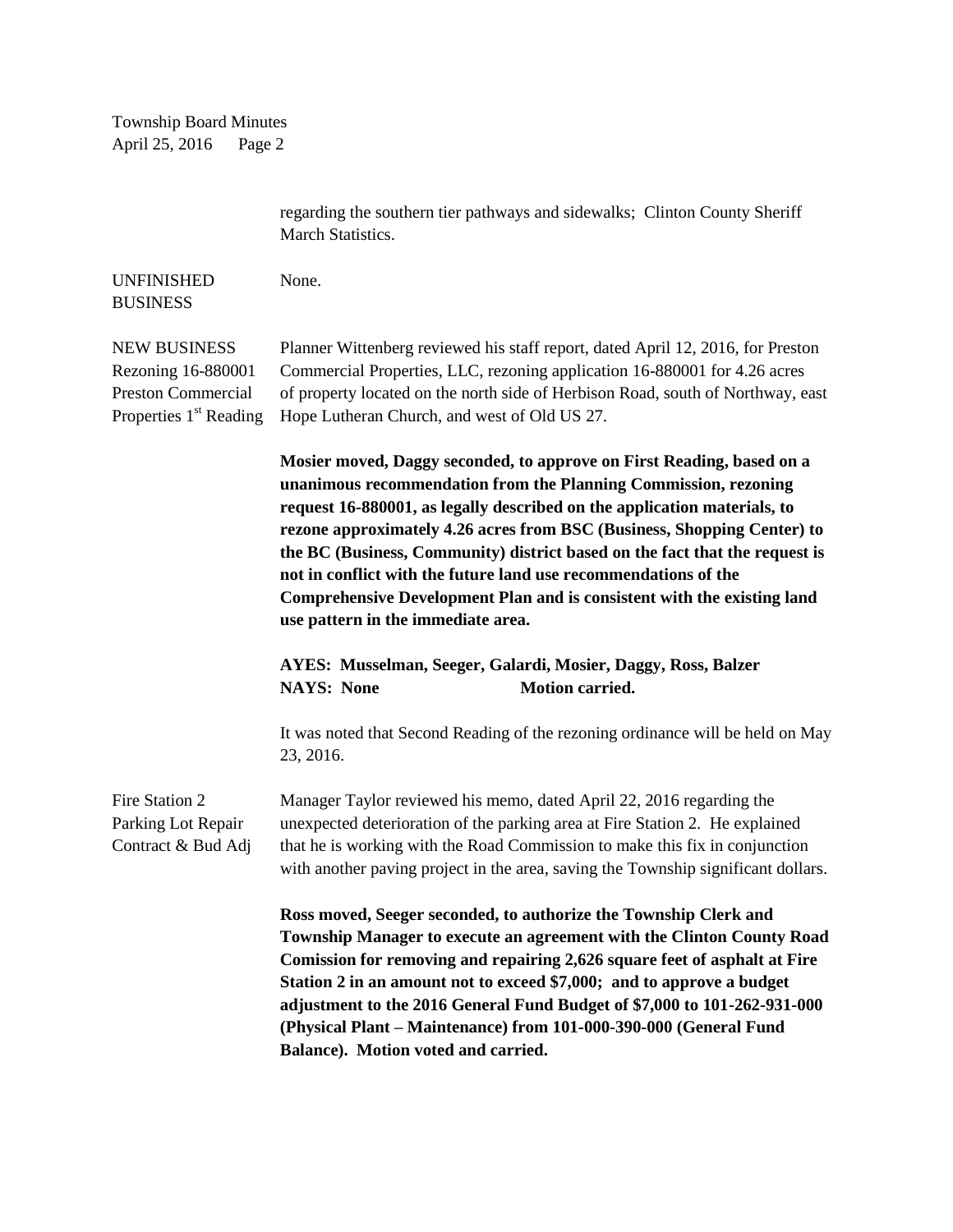| <b>Township Board Minutes</b>                           |                                                                                                                                                                                                                                                                                                                                                                         |  |
|---------------------------------------------------------|-------------------------------------------------------------------------------------------------------------------------------------------------------------------------------------------------------------------------------------------------------------------------------------------------------------------------------------------------------------------------|--|
| April 25, 2016                                          | Page 3                                                                                                                                                                                                                                                                                                                                                                  |  |
|                                                         |                                                                                                                                                                                                                                                                                                                                                                         |  |
| Cortright & Bopps<br><b>Drain Maintenance</b>           | Drain Commissioner Phil Hanses presented information and graphics showing<br>the locations of the work proposed. Manager Taylor's memo explained that<br>under state statute, the Drain Commissioner can expend up to \$5,000 a mile per<br>year on maintenance, unfortunately, the two projects that are being recommended<br>will be over this limit.                 |  |
|                                                         | Two residents living in the Cortright Drainage District were present, one<br>unidentified and Joseph Reed at 1585 W. Stoll Road. Both stated that they<br>support the proposed improvements.                                                                                                                                                                            |  |
|                                                         | The assessment process was discussed.                                                                                                                                                                                                                                                                                                                                   |  |
|                                                         | Mosier moved, Ross seconded, to adopt resolution R2014-04-06 that<br>authorizes the Clinton County Drain Commissioner to expend funds for the<br>maintenance of the Cortright Drain.                                                                                                                                                                                    |  |
|                                                         | AYES: Balzer, Ross, Daggy, Mosier, Galardi, Seeger, Musselman<br><b>NAYS: None</b><br><b>Motion carried.</b>                                                                                                                                                                                                                                                            |  |
|                                                         | Mosier moved, Balzer seconded, to adopt resolution R2016-04-07 that<br>authorized the Clinton County Drain Commissioner to expend funds for the<br>maintenance of the Bopps Drain.                                                                                                                                                                                      |  |
|                                                         | AYES: Musselman, Seeger, Galardi, Mosier, Daggy, Ross, Balzer<br><b>NAYS: None</b><br><b>Motion carried.</b>                                                                                                                                                                                                                                                            |  |
| <b>Meadows Celebration</b><br><b>Fireworks Contract</b> | Balzer moved, Daggy seconded, to authorize the Township Clerk to execute<br>the agreement with Night Magic Displays for fireworks at the 2016<br>Meadows Celebration for an amount not to exceed \$6,000, and to also<br>authorize the Clerk to execute the Application for Fireworks Display Permit<br>and the Permit for Fireworks Display. Motion voted and carried. |  |
| Set Joint Special<br>Meeting                            | Ross moved, Daggy seconded, to set a joint Special Meeting with the<br>Planning Commission for Monday, May 9, 2016, at 7:30 p.m., to be held in a<br>workshop format, to discuss current issues and work plans. Motion voted<br>and carried.                                                                                                                            |  |
| <b>Blight Elimination</b><br><b>Grant Contract</b>      | Manager Taylor reviewed his memo, dated April 22, 2016, regarding the Blight<br>Elimination Grant Contract to assist with the costs for the demolition of the Hi-<br>way Motel.                                                                                                                                                                                         |  |
|                                                         | Ross moved, Balzer seconded, to authorize the Township Manager to<br>proceed with the demolition of the Hi-Way Motel (Apartments) at 16950 Old<br>US-27 and authorize the Township Clerk to execute any agreements related<br>to the Michigan Land Bank Fast Track Blight Elimination Grant. Motion<br>voted and carried.                                               |  |